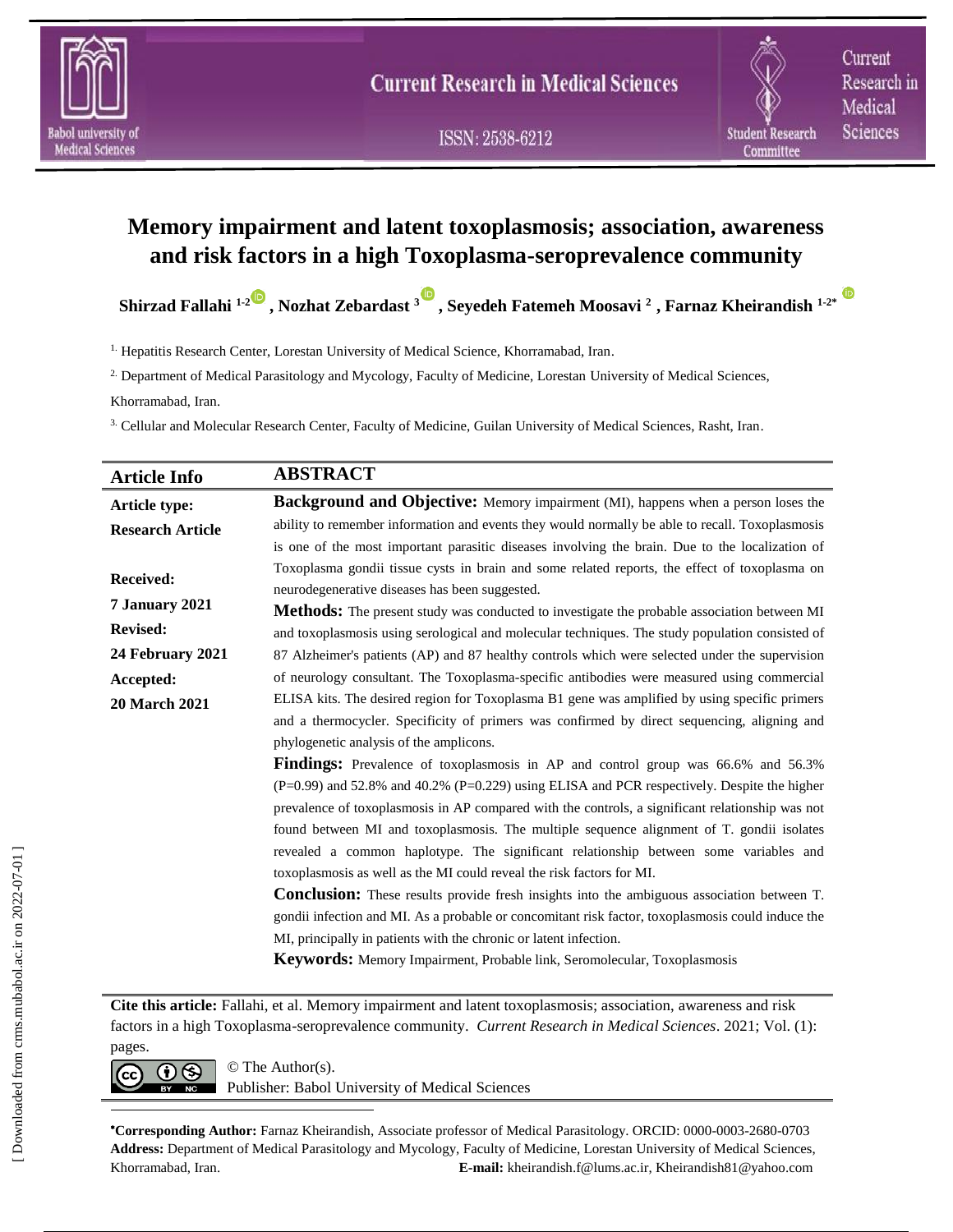# **Introduction**

Alzheimer's disease is the most common form of dementia, a general term for memory impairment (MI) and other intellectual abilities serious enough to interfere with daily life which has risen in prevalence to an estimated 20-30 million people worldwide [1,2]. MI or amnesia, happens when a person loses the ability to remember information and events they would normally be able to recall. The memory loss accounts for 60 to 80 percent of dementia cases [2,3]. MI, is defined as a debilitating neurodegenerative disorder characterized by the progressive loss of cholinergic neurons, leading to the onset of severe behavioral, cognitive and motor impairments [4]. It is estimated that 30–50% of patients with Alzheimer's disease have comorbid depression [5]. Various mediators releasing from microglial cells such as cytokines, reactive oxygen species, complement factors, neurotoxic secretary products, and free radicals also augment inflammatory responses and many of these mediators are known to stimulate amyloid precursor protein deposition and contribute to neuronal death in MI [4,5]. One of the early symptoms of MI is the gradual impaired memory, especially spatial memory in which reducing the amount of acetylcholine as a result of releasing more acetyl cholinesterase enzyme can disrupt spatial memory5. Different studies have shown that transfer of oxygen to the brain and decreased blood flow may act as a mechanism in the complex etiology of Alzheimer's disease [3,5,6].

Toxoplasma gondii is a neurotropic obligate intracellular protozoan that causes the toxoplasmosis, one of the most important parasitic diseases involving the brain. Found worldwide, T. gondii is capable of infecting virtually all warm-blooded animals [7,8]. In areas where people consume raw or undercooked meat containing the tissue cyst of parasite and cats as the definitive host, live close to human, the rate of infection is higher [9]. Different reports showed that chronic Toxoplasma infection may alter the human behavior and affect the memory10,11. Behavioral changes and/or memory impairment attributed to Toxoplasma infection may have been due to the nerve damage caused by parasitic infection [6,10]. Biosynthesis of dopamine and/or serotonin can be directly affected by the aromatic amino acid, hydroxylases in T. gondii genome. The missing link between toxoplasmosis and mental disorders can be associated with increasing of dopamine in the brains of infected patients11. Serology testing of the T. gondii-specific antibodies is the mainly limited method to assess the possible relationship between neurodegenerative diseases and T. gondii infection. Therefore, the present study was conducted to evaluate the probable association between MI and T. gondii infection in a population with high Toxoplasma seroprevalence by using both the serology (ELISA) and molecular (PCR) techniques.

### **Methods**

## *Study population and clinical samples*

The study population consisted of 174 Alzheimer's patients (AP) and healthy controls (87 people in each group) that were selected under the supervision of a neurologist during a six-month period. The inclusion and the exclusion criteria were according to the mental status of APs and level of MI (mild, moderate, and advanced) which were determined by neurology consultant based on the associated factors such as navigation, remind, and construction. According to the above-mentioned criteria, evidence and medical records, the control group should have no neuropsychological problems. As much as possible, it was tried that the two case and group control groups be matched in terms of the residency, age and sex variables. At first, all participants signed a satisfaction form and then completed a standard clinical questionnaire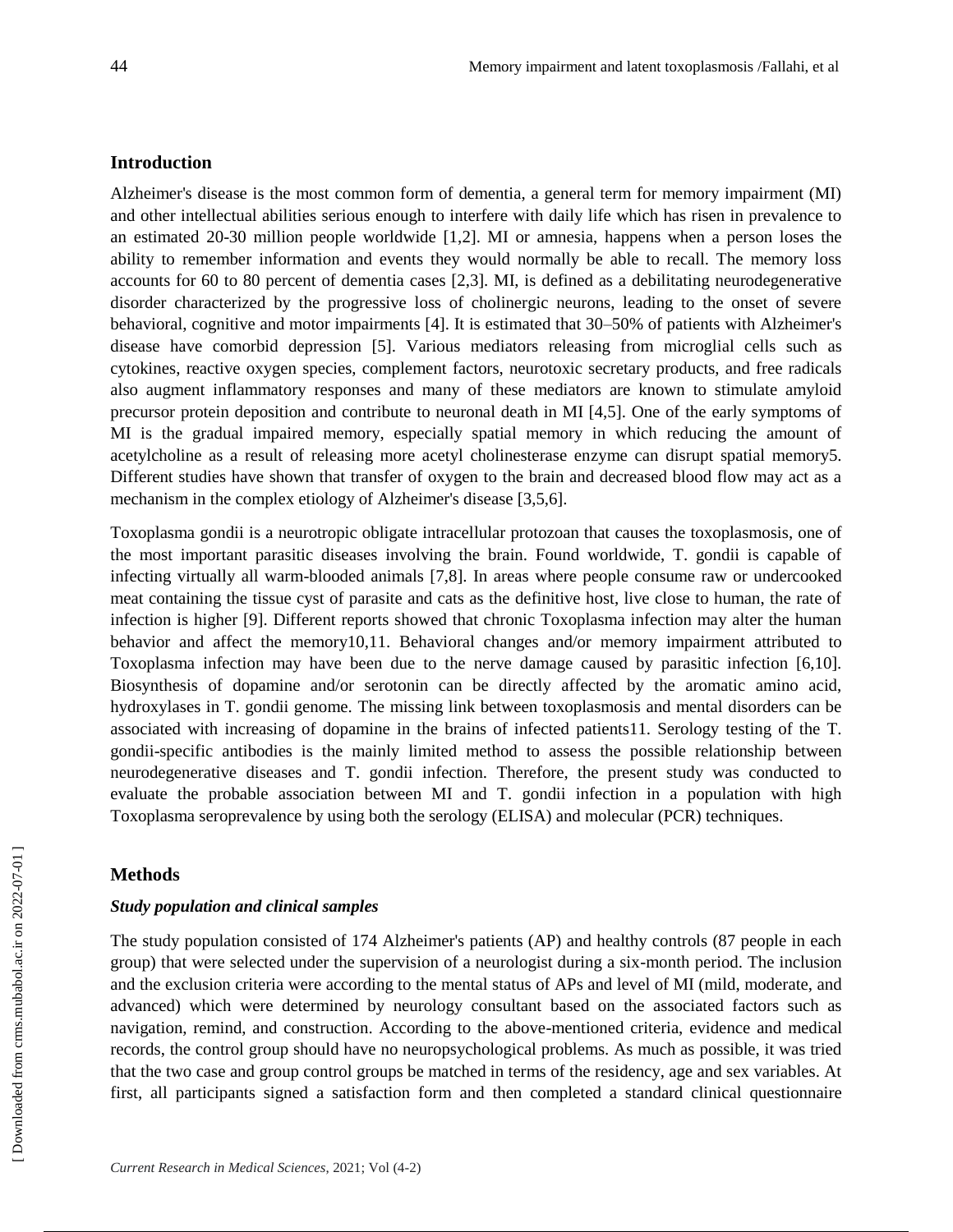containing information about symptoms of MI and demographic characteristics. Whole blood samples were taken from each participant with and without EDTA and serum and buffy coat specimens were separated and stored at −20 °C until use.

### *Serology assessment*

The anti-T. gondii specific IgG and IgM antibodies were measured by enzyme-linked immunosorbent assay (ELISA) test using commercial kits (Pishtazteb Co, Iran) based on the manufacturer instructions. In the case of borderline test results, an additional sample was taken 7 days later and retested in parallel with the first patient sample.

### *Molecular evaluation*

PCR assay was performed in duplicate using the primer pair targeting the 35-fold-repetitive B1 gene of *T. gondii*<sup>12</sup>. The PCR reaction was performed in a final volume of 20 μl using the *Taq DNA Pol* 2.0 × master mix (Cinna Gen, Iran) contained 10 mM Tris–HCl, pH 8.3 (at 25 °C), 50 mM KCl, 1.5 mM MgCl<sub>2</sub>, 5  $\mu$ M each primer (Bioneer, Korea), 250 µM each dNTP, 0.1 U *Taq* DNA polymerase and 100 ng/µL (l µl) of extracted DNA. Reaction was conducted in a Thermal Cycler (BIO RML, USA) with an initial denaturation at 94 °C for 5 min followed by 35 cycles of denaturation at 94 °C for 20 s, annealing at 47 °C for 20 s and finally an extension step at 72 °C for 20 s followed by a 5 min final extension at 72 °C. A PCR negative-control sample omitted template DNA, which was replaced by sterile water and a positivecontrol sample that used extracted DNA from *T. gondii* tachyzoites RH-strain. The PCR products were electrophoresed in a 2% TAE (Tris-acetate-EDTA) agarose gel and stained with the ethidium bromide solution (1  $\mu$ g/ML). The PCR amplification is expected to yield a 194 bp product for B1 positive reaction. To confirm the specificity of primers for the *T. gondii* detection, the purified PCR product was sequenced. The MegAlign program from Laser Gene Bio Computing Software Package (DNASTAR, Madison, WI) was used to construct the distance matrix among isolates sequenced and the other reported isolates. The phylogenetic tree was constructed based on maximum likelihood algorithm with kimura 2-parameter model inferred by MEGA5.05 software to demonstrate the status of analyzed sequences. The 1000 bootstrap re-sampling was conducted to evaluate the accuracy of phylogenetic tree.

# *Statistical analysis*

The data was analyzed using SPSS 18 software (SPSS, Chicago, IL, USA) and the Multivariate logistic regression, Chi-square and Fisher's exact tests. The odds ratios (OR) and 95% confidence intervals (CI) after adjustments were used to assessment the associations. For differences, a *P value* of < 0.05 was considered statistically significant.

# **Results**

# *Demographic characteristics and serology status*

Demographic characteristics of the participants in terms of MI are shown in Table 1. Various titers of *Toxoplasma*-IgG antibody which shows the chronic phase of toxoplasma infection, were found in 107 people. In other words, the seroprevalence of *T. gondii* IgG antibody in patients with Alzheimer's disease and the control group was obtained 66/6% (58/87) and 56/32% (49/87) respectively. The *Toxoplasma*-IgM antibody that related to acute phase of the disease, was not found in the subjects. The rate of *T. gondii* infection in piped water consumers, with a mixed diet, residents of the city, older than 60 years, and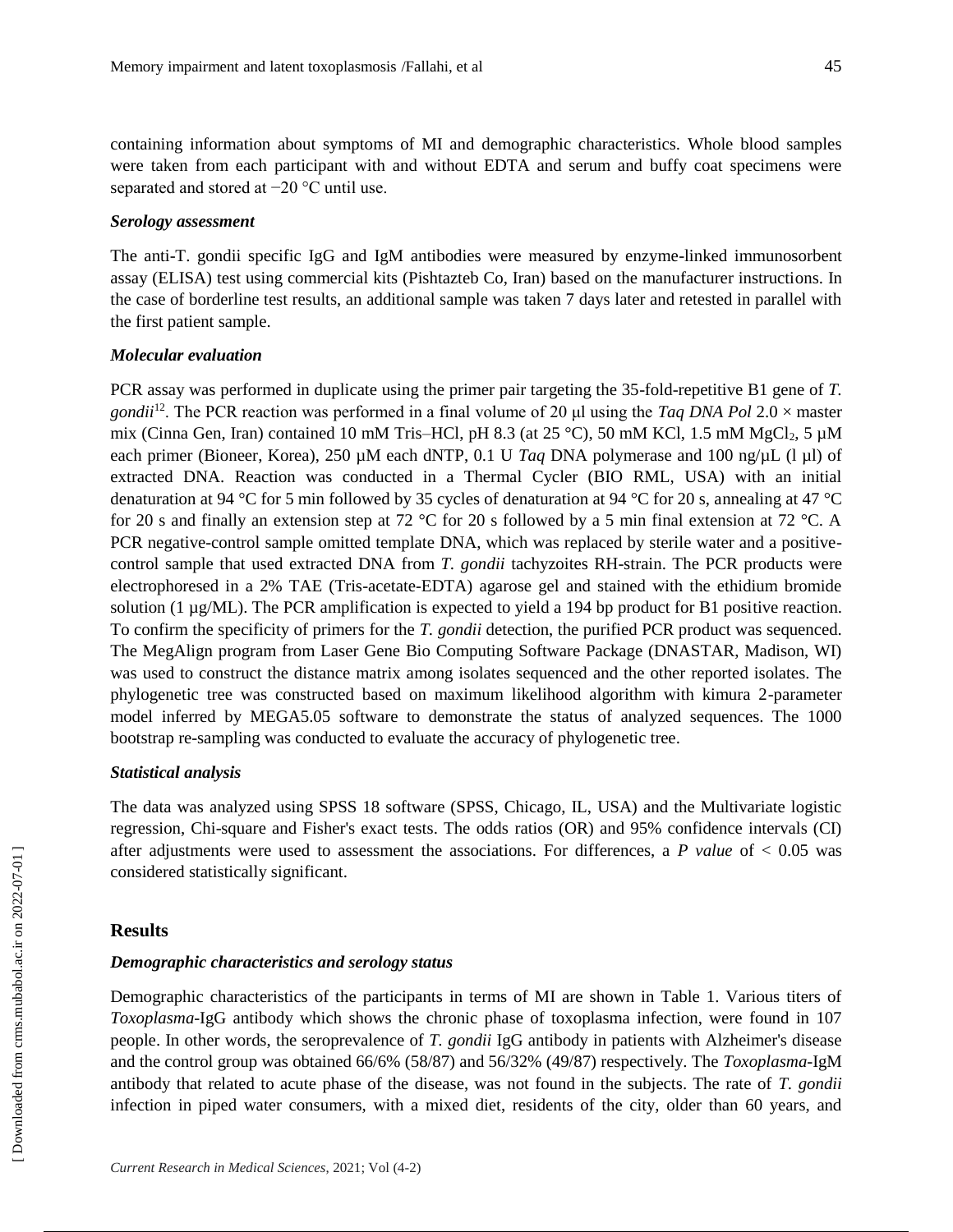illiterates was significantly higher than other groups  $(P<0.05)$  (Table 1). According to Chi-square and Multivariate logistic regression tests, with all other variables assumed constant, there was not a significant relationship between results of serology test and MI (*P=0.926*) (Table 2). In the present study in terms of stages of MI, 17.2%, 12.6% and 70.1% of patients were in the mild, moderate and advanced stages of MI respectively.

|                                     | <b>ELISA</b>          |                       |           | <b>PCR</b>            |                      |           |
|-------------------------------------|-----------------------|-----------------------|-----------|-----------------------|----------------------|-----------|
|                                     | Positive<br>$N(\%)$   | Negative<br>$N(\%)$   | $P$ value | Positive<br>N(%)      | Negative<br>$N(\%)$  | $P$ value |
| <b>Variable</b>                     |                       |                       |           |                       |                      |           |
| Age                                 |                       |                       |           |                       |                      |           |
| $(Mean \pm SD)$                     | $65 \pm 20.3$         | 56.92 $\pm$<br>23.1   | 0.016     | $64 \pm 22.3$         | $60 \pm 21.12$       | 0.22      |
| <b>Sex</b>                          |                       |                       |           |                       |                      |           |
| Male<br>Female                      | 38(21.8)<br>69 (39.7) | 28(16.1)<br>39 (22.4) | 0.43      | 35(20.1)<br>46 (26.4) | 31(17.8)<br>62(35.6) | 0.21      |
| <b>Residency</b>                    |                       |                       |           |                       |                      |           |
| City                                | 54 (31.0)             | 57 (32.8)             | < 0.001   | 23(13.2)              | 88 (50.6)            | < 0.001   |
| Village                             | 53 (30.5)             | 10(5.7)               |           | 58 (33.3)             | 5(2.9)               |           |
| <b>Level of education</b>           |                       |                       |           |                       |                      |           |
| Illiterate                          | 64 (36.8)             | 30(17.2)              |           | 50 (28.7)             | 44 (25.3)            |           |
| Elementary                          | 27(15.5)              | 12(6.9)               |           | 14(8.0)               | 25(14.4)             |           |
| Cycle                               | 6(3.4)                | 6(3.4)                | 0.005     | 9(11.1)               | 3(1.7)               | 0.037     |
| Diploma                             | 8(4.6)                | 9(5.2)                |           | 8(9.9)                | 9(5.2)               |           |
| <b>Advanced Diploma</b><br>Bachelor | 0(0.0)<br>2(1.1)      | 2(1.1)<br>8(4.6)      |           | 0(0.0)<br>0(0.0)      | 2(1.1)<br>10(5.7)    |           |
| Diet type                           |                       |                       |           |                       |                      |           |
| Most vegetables                     | 0(0.0)                | 0(0.0)                |           | 12(6.9)               | 2(1.1)               |           |
| Most protein                        | 13(7.5)               | 1(0.6)                | 0.010     | 69 (39.7)             | 91 (52.3)            | 0.004     |
| A mixture of both                   | 94 (54.0)             | 66 (37.9)             |           | 0(0.0)                | 0(0.0)               |           |
| Type of water consumed              |                       |                       |           |                       |                      |           |
| Piping<br>Well                      | 93 (53.4)<br>14(8.0)  | 67(38.5)<br>0(0.0)    | 0.001     | 67(38.5)<br>14(8.0)   | 93 (53.5)<br>0(0.0)  | < 0.001   |

**Table 1.** Sociodemographic variables of participants in the study based on infection with T. gondii.

# *Molecular evaluation*

The results of PCR assay indicated that 46 (52.8%) of AP and 35 (40.2%) of control subjects are positive for the *T. gondii* DNA (Fig. 1). Based on analysis of the data by Chi-square and Multivariate logistic regression tests with all other variables assumed constant there was not a significant relationship between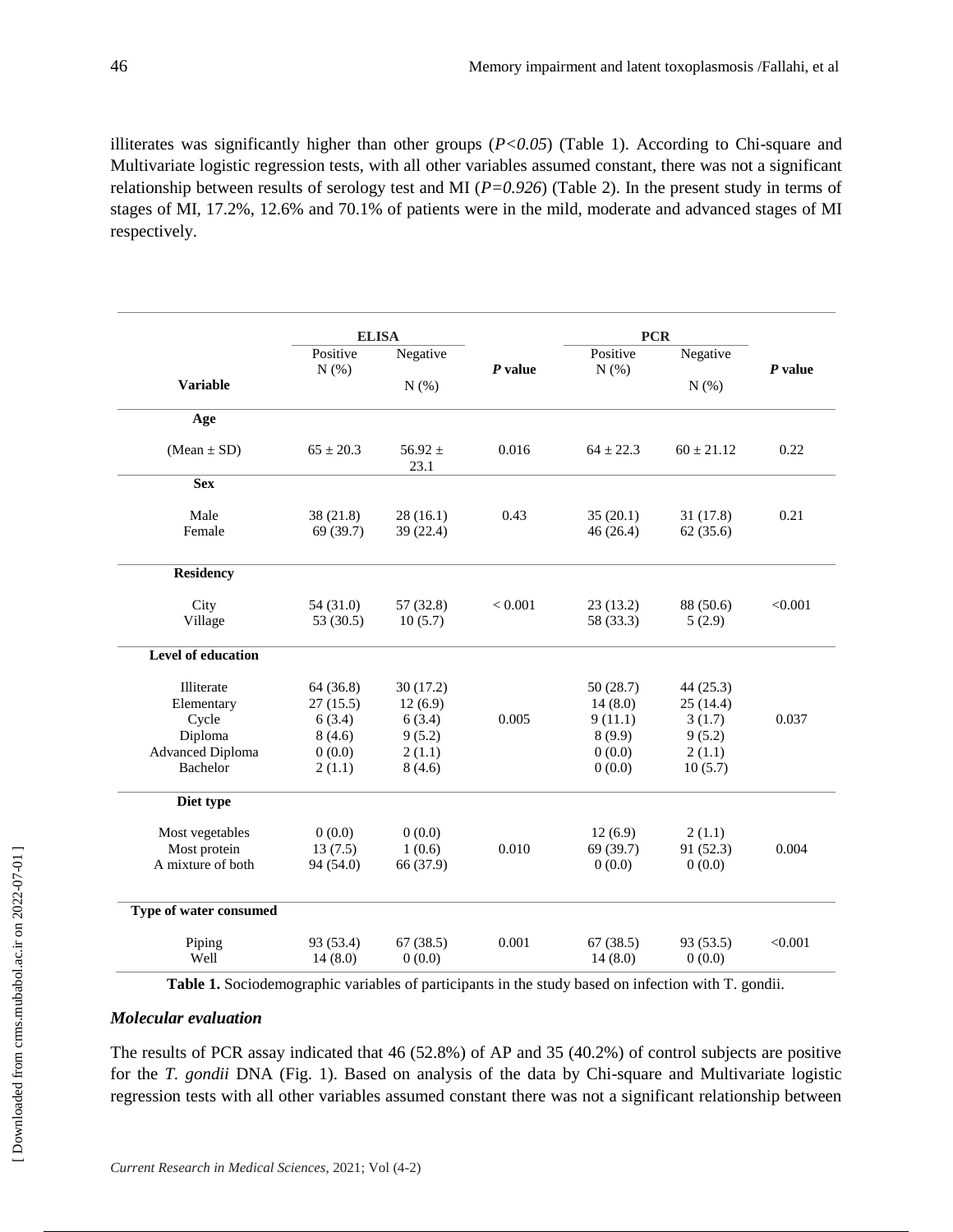the results of PCR assay and MI (*P=0.226*) (Table 2). While, there was a significant relationship between the results of PCR test and diet type (*P=0.004*) and residency (*P<0.001*) according to data analysis by *Chi-Square* tests (Table 1).

According to the multiple sequence alignment of the purified PCR products it was found that the obtained partial sequences were similar to the corresponding sequences of B1 gene reported in GenBank (common haplotype; Accession No., AF179871), which proved that the PCR primers of the B1 genomic target are highly specific for the detection of *T. gondii*. The current identified *T. gondii* isolates (Park1<sup>\*</sup>-Park 4<sup>\*</sup>) had a percent identity (93.6-100%) and divergence (0-6.7%) with other sequences from Slovakia, Brazil, India and Southwest of Iran. The status and topology of identified T. gondii isolates with bootstrap values higher than 70% were supported in their specific complex by conducting Phylogenetic analyses.

| Variable                           | Group                    | Odds ratio (OR) | <b>Confidence interval</b><br>(CI, 95 %) | P. value                 |
|------------------------------------|--------------------------|-----------------|------------------------------------------|--------------------------|
| Age                                | $\overline{\phantom{a}}$ | 1.2             | $(1.13 - 1.27)$                          | 0.001<                   |
| Sex                                | Male                     | Reference       |                                          | -                        |
|                                    | Female                   | 3.41            | $(1.13 - 10.3)$                          | 0.036                    |
| Type of water                      | Well                     | Reference       |                                          | -                        |
| consumed                           | Piping                   | 1.41            | $(0.19-10.2)$                            | 0.734                    |
| <b>Result of serology</b>          | Negative                 | Reference       | $\overline{\phantom{0}}$                 | $\overline{\phantom{a}}$ |
| test                               | Positive                 | 0.92            | $(0.30 - 2.85)$                          | 0.926                    |
| <b>Result of molecular</b><br>test | Negative                 | Reference       | $\overline{\phantom{a}}$                 | -                        |

**Table 2**. Influence of age, sex, type of water consumed and result of serology and molecular tests on memory impairment by multivariate logistic regression.

### **Discussion**

Toxoplasmosis is a zoonotic parasitic disease that can be transmitted to humans through various routes such as; food, water or soil contaminated with oocysts, raw or undercooked meat containing tissue cyst, transplacental transmission, blood transfusion and organ transplantation7,12. Throughout the acute stage of disease tachyzoites, the rapidly divided form of parasite disseminated via the lymphatic system or blood to different organs, causing toxoplasmosis, which is characterized by hyperplasia of the reticular cells and lymphadenopathy. However, the brain is the most commonly affected organ during the chronic, latent infection of toxoplasmosis [7,13]. In this regard, different epidemiological evidences indicate the probability of an association between exposures to T. gondii and increased the risk of neurodegenerative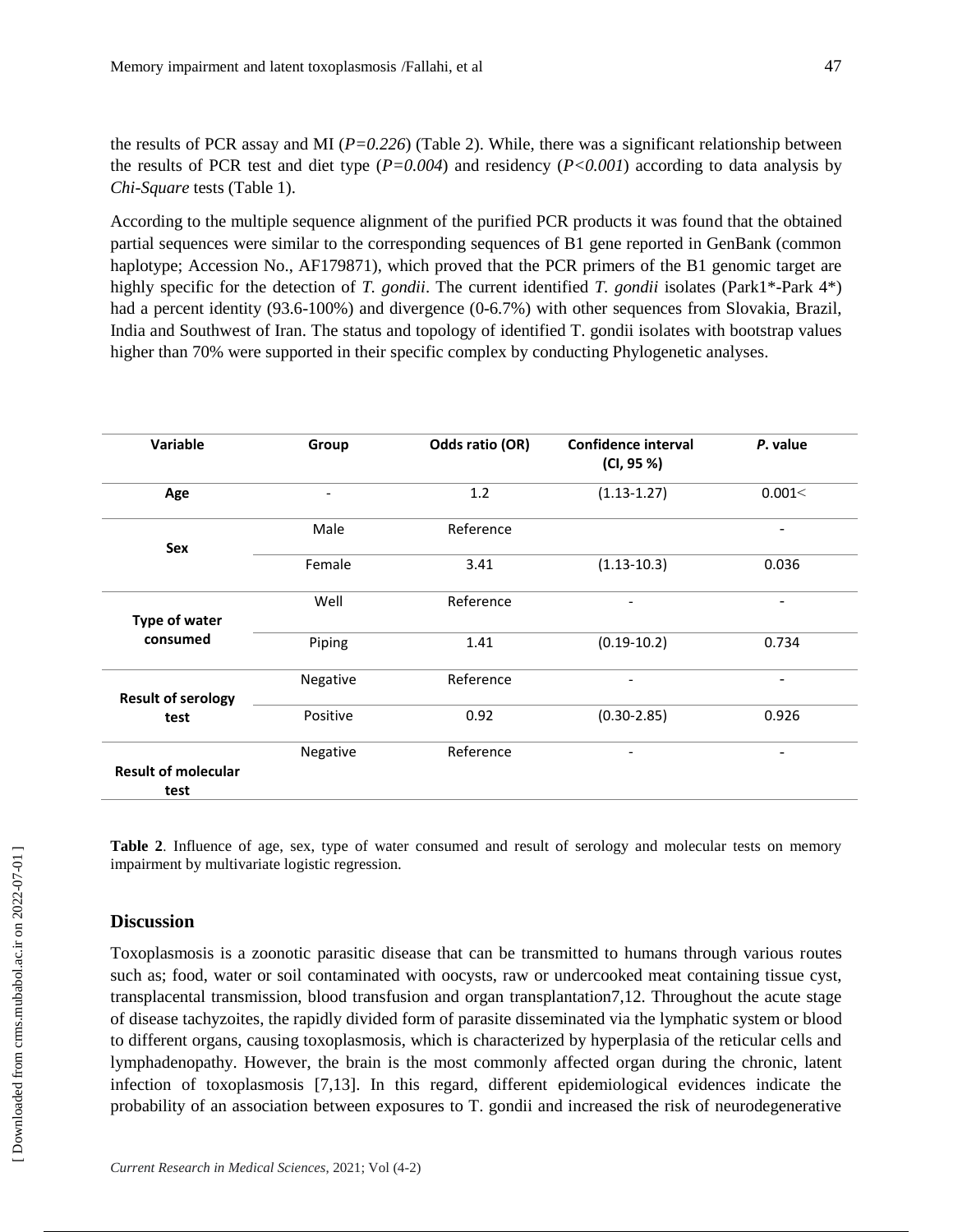disorders. Additionally, the genetics and neurobiology studies of T. gondii unraveled the evolutionary mechanisms by which parasite replication within the brain can alter behavior in mammals, thus providing a theoretical framework for the relationship between toxoplasmosis and neurological disease in humans [11,14,15].

In the present study, serological and molecular assessments of the participants revealed the higher prevalence of T. gondii infection in AP compared to the control group. In a study conducted by Kusbeci et al. [16] patients with Alzheimer showed significantly higher titers in seropositivity than healthy controls (44.1% versus 24.3%). The possible association between Toxoplasma infection and Parkinson disease (PD) was investigated by Miman and colleagues15 by evaluating the anti-T. gondii IgG antibodies. The seroprevalence rate of toxoplasmosis in patients with PD and control groups were 42.3% and 22.5%, respectively, and they were statistically significant (P=0.006). In another case-control study, the presence of T. gondii IgG and IgM antibodies were examined in 50 schizophrenic patients and 150 control subjects using ELISA, in which both the seroprevalence and the level of T. gondii IgG antibodies were higher in schizophrenic patients (20%) than in control subjects (5.3%) ( $P=0.003$ ) [17]. Likewise, in the two other studies, seropositivity rate for anti-T. gondii IgG antibodies was found to be significantly more in patients with obsessive-compulsive disorder (OCD) and PD compared to the control groups [15]. Consequently, the authors concluded that toxoplasmosis may be involved in the complex mechanisms of psychiatric illness and neurodegenerative disorders. However, the anti-T. gondii IgG titers showed IgG levels examined at the same time, and thus, do not indicate a causal relationship between T. gondii infection and the etiology of neurodegenerative disorders. Since the causal relationship between T. gondii infection and the etiology of psychiatric disorders can be determined by conducting more sensitive and specific tests under known conditions along with information on times between disease onset and infection [18,19].

Assuming constant consideration of other variables, based on the Chi-Square test, the probability of developing Alzheimer's disease in people with toxoplasmosis was almost twice as high as that of healthy subjects, which the relationship was not statistically significant. Despite the indirect relationship, the result suggests that toxoplasma infection can be considered as an important risk factor for MI. With of all other variables assumed constant, for each unit increase in the age, the chance of developing MI increased 19% and 20% by serological and molecular assays respectively that this increases were significant (Table 2). El-Sahn and colleagues18 reported that the Toxoplasma infection increased with age in both schizophrenia and healthy control groups and there isn't a significant association with sex. In the present study, there was a significant relationship between age, sex, location and types of food variables with the Toxoplasma infection among the two cases and control groups which can be considered as risk factors for MI. In this study, there was a statistically significant association between the symptoms of mood change (anger), incontinence and forgetfulness with the results of serology and molecular tests that represent the possible relationship between behavioral changes with T. gondii infection. In terms of the impact of toxoplasmosis on personality, infected men seemed more jealous, less confident, more dogmatic, less impulsive, more orderly and more cautious than others. Conversely, infected women appeared to be warmest, more insecure, more sanctimonious, more persistent and more conscientious than others which these behavioral differences between Toxoplasma-infected and healthy subjects may be due to differences in the level of testosterone [11]. In the current study, no new haplotype was found among the analyzed sequences of Toxoplasma B1 gene. The small effective sample size, short length of the amplified B1 gene sequence (194 bp) and to be conserved the nature of B1 gene may be effective in this issue. The low number of patients, a wide age range of participants and lack of cooperation of all patients, were the limitations of the study.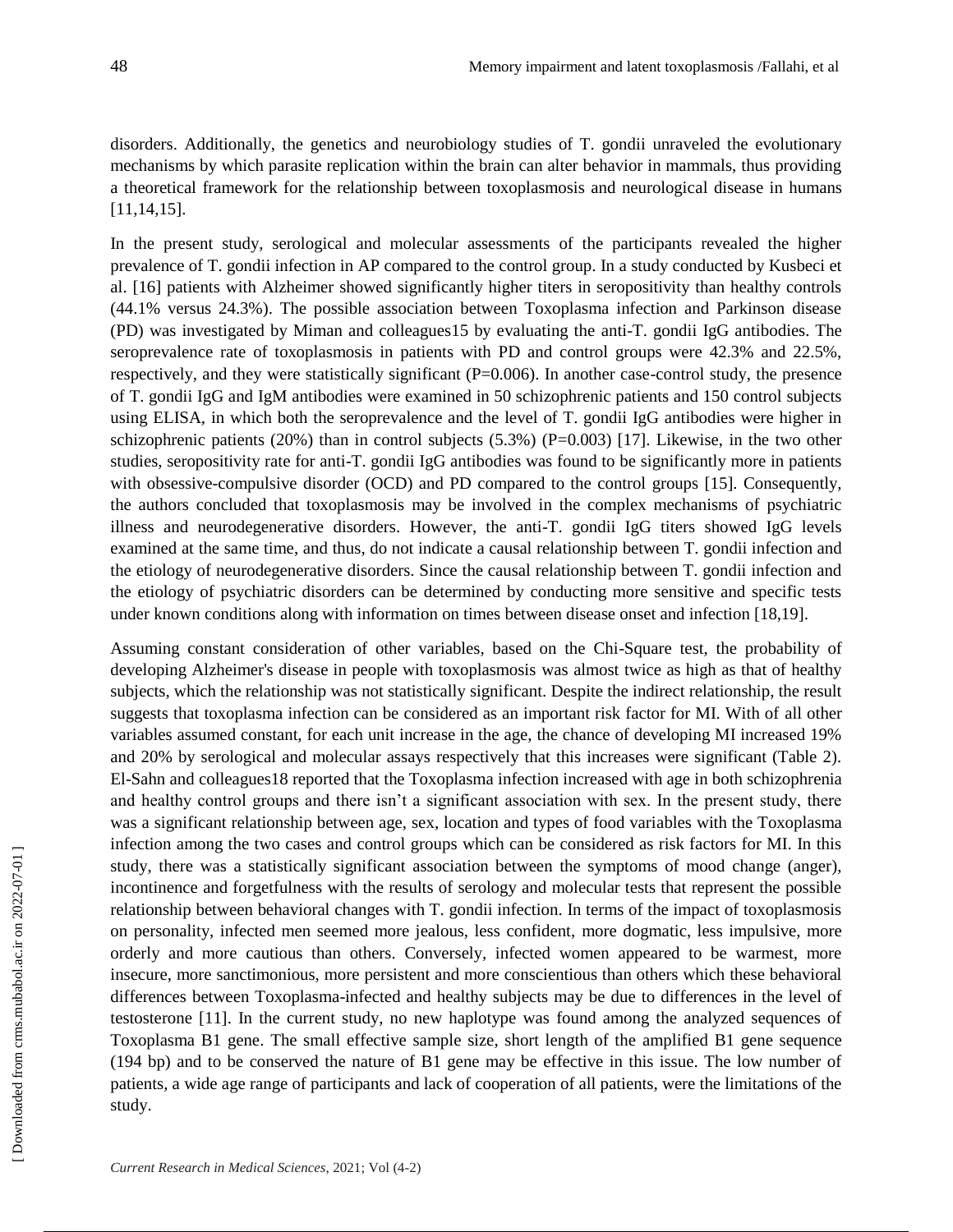# **Conclusion**

The results of the study provide fresh insights into the ambiguous association between T. gondii infection and MI. As a probable or concomitant risk factor, toxoplasmosis could induce the MI, principally in patients with the chronic or latent infection.

# **Acknowledgment**

The authors thank all clinicians, psychiatrists, psychologists, nurses and study population involved in the study.

# **ORCID iD**

| Shirzad Fallahi    | https://orcid.org/0000-0003-1826-7910 |
|--------------------|---------------------------------------|
| Nozhat Zebardast   | https://orcid.org/0000-0003-3791-9312 |
| Farnaz Kheirandish | https://orcid.org/0000-0003-2680-0703 |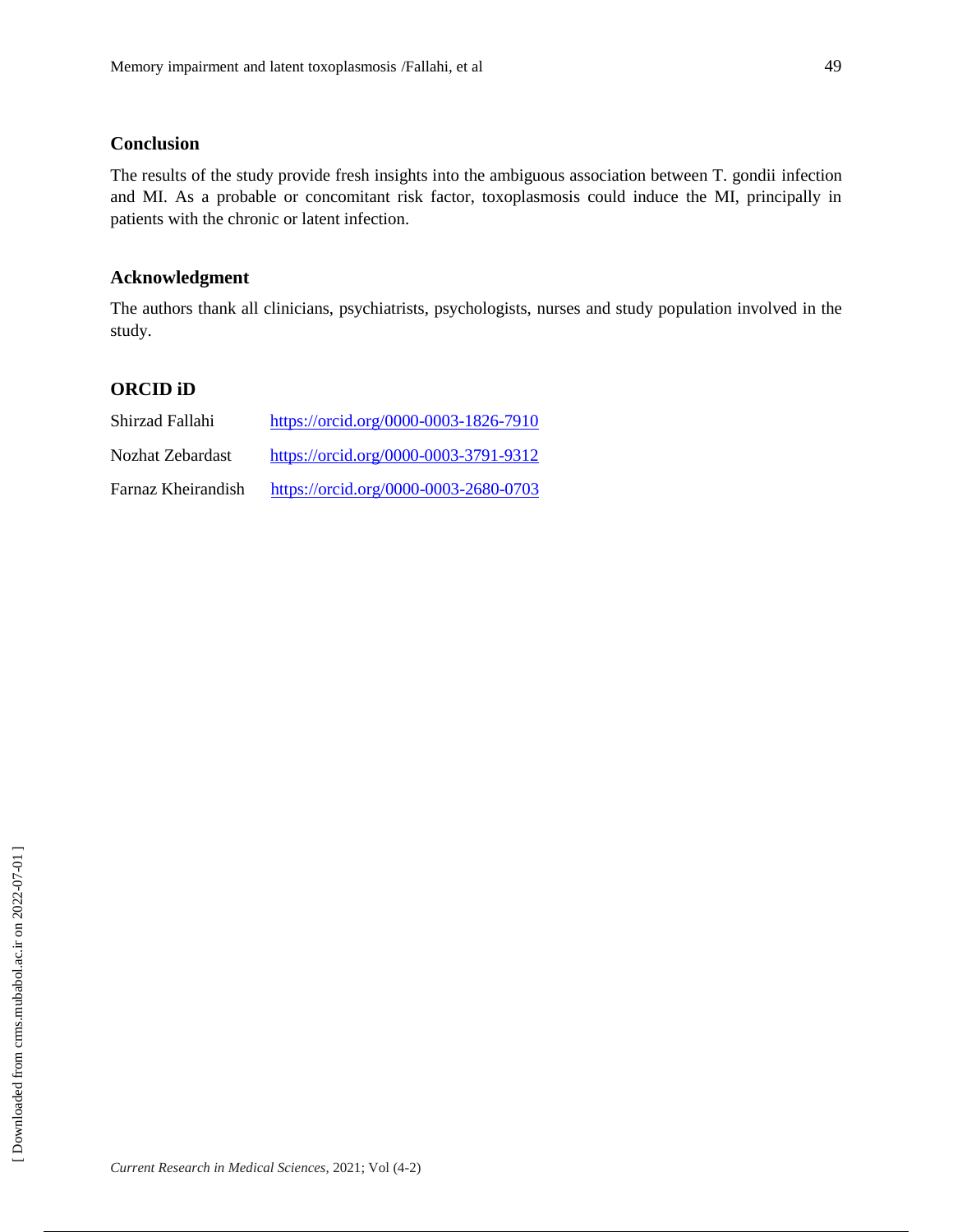#### **References**

1. Selkoe, D., J. and Hardy J., The amyloid hypothesis of Alzheimer's disease at 25 years. EMBO Mol Med., 2016, 8, 595-608.

2. Kaminsky, Y., G., Reddy, V., P., Ashraf, G., M., Ahmad, A., Benberin, V., V., Kosenko, E., A. and Aliev, G.,

Age-Related Defects in Erythrocyte 2,3-Diphosphoglycerate Metabolism in Dementia. Aging Dis., 2013, 4, 244-255.

3. Allinquant, B., Clamagirand, C. and Potier, M., C., Role of cholesterol metabolism in the pathogenesis of Alzheimer's disease. Curr Opin Clin Nutr Metab Care., 2014, 17, 319-323.

4. Godoy, J., A., Rios, J., A., Zolezzi, J., M., Braidy, N., and Inestrosa N., C. Signaling pathway cross talk in Alzheimer's disease. Cell Communicat Signal., 2014, 12, 23.

5. E Lakhan Sh., Alzheimer Disease Differential Diagnoses. DDX., 2017, 7, 26.

http://emedicine.medscape.com/article/1134817-differential.

6. Hermes, G., Ajioka, J., W., Kelly, K., A., Mui, E., Roberts, F., Kasza, K., Mayr, T., Kirisits, M., J., Wollmann. R., Ferguson, D., J., Roberts, C., W., Hwang, J., H., Trendler, T., Kennan, R., P., Suzuki, Y., Reardon, C., Hickey, W., F., Chen, L. and McLeod, R., Neurological and behavioral abnormalities, ventricular dilatation, altered cellular functions, inflammation, and neuronal injury in brains of mice due to common, persistent, parasitic infection. J. Neuroinflamat., 2008, 5, 48.

7. Montoya, J., G. and Liesenfeld, O., Toxoplasmosis. Lancet, 2004, 363, 1965–1976.

8. Fallahi, Sh., Arab-Mazar, Z., Ghasemian, M. and Haghighi, A., Challenging loop-mediated isothermal amplification (LAMP) technique for molecular detection of Toxoplasma gondii. Asian Pacific J. Trop. Med., 2015, 3, 366-372.

9. Jones, J., L., Ogunmodede, F., Schftel, J., Kirkland, E., Lopez, A., Schulkin, J. and Lynfield, R., Toxoplasmosisrelated knowledge and practices among pregnant women in the United States. Infect. Dis. Obst. Gynecol., 2003, 11, 139-145.

10. Rozenfeld, C., Martinez, R., Seabra, S., Sant'anna, C., Gonçalves, J., G., Bozza, M., Moura-Neto, V. and De Souza, W., Toxoplasma gondii prevents neuron degeneration by interferon-gamma-activated microglia in a mechanism involving inhibition of inducible nitric oxide synthase and transforming growth factor-beta1 production by infected microglia. American J. Pathol., 2005, 167, 1021–1031.

11. Fond, G., Capdevielle, D., Macgregor, A., Attal, J., Larue, A., Brittner, M., Ducasse, D. and Boulenger, J., P., Toxoplasma gondii: a potential role in the genesis of psychiatric disorders. Encephale., 2013, 39, 38-43. [Article in French]

12. Fallahi, Sh., Seyyed Tabaei, S., J., Pournia, Y., Zebardast, N. and Kazemi, B., Comparison of loop-mediated isothermal amplification (LAMP) and nested-PCR assay targeting the RE and B1 gene for detection of Toxoplasma gondii in blood samples of children with leukaemia. Diag. Microbiol. Infect. Dis., 2014, 79, 347–354.

13. Arab-Mazar, Z., Fallahi, Sh., Koochaki, A., Haghighi, A. and Seyyed Tabaei, S., J., Immunodiagnosis and molecular validation of Toxoplasma gondii-recombinant dense granular (GRA) 7 protein for the detection of toxoplasmosis in patients with cancer. Microbiologic. Res., 2016, 183, 53–59.

14. Henriquez, S., A., Brett, R., Alexander, J., Pratt, J. and Roberts, C., W., Neuropsychiatric Disease and Toxoplasma gondii infection. Neuroimmunomodul., 2009, 16, 122–133..